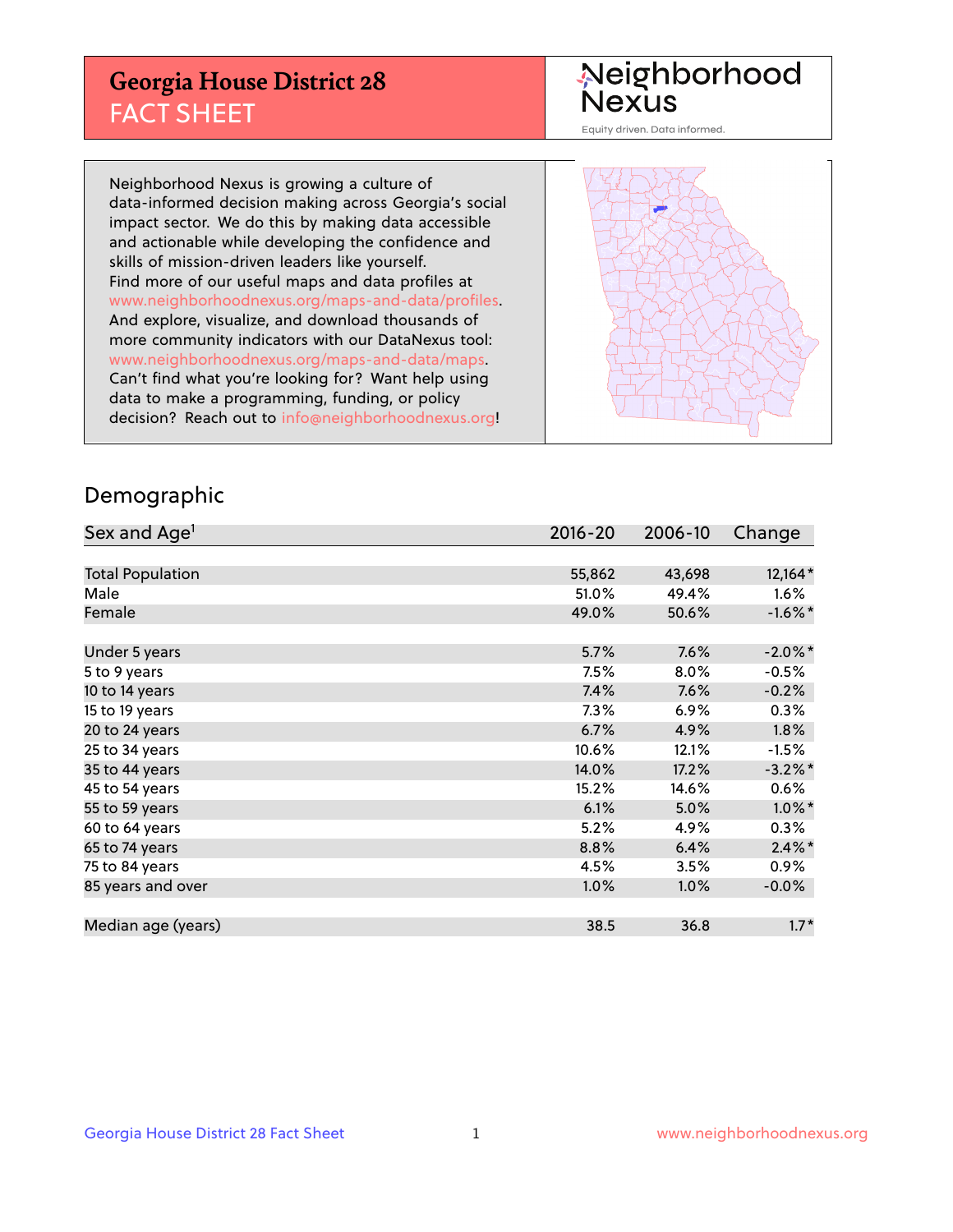## Demographic, continued...

| Race <sup>2</sup>                                            | $2016 - 20$ | 2006-10 | Change    |
|--------------------------------------------------------------|-------------|---------|-----------|
| <b>Total population</b>                                      | 55,862      | 43,698  | $12,164*$ |
| One race                                                     | 96.8%       | 99.1%   | $-2.3%$ * |
| White                                                        | 91.1%       | 91.9%   | $-0.8%$   |
| <b>Black or African American</b>                             | 2.0%        | 1.7%    | 0.3%      |
| American Indian and Alaska Native                            | 0.1%        | 0.3%    | $-0.2%$   |
| Asian                                                        | 1.4%        | 1.2%    | 0.2%      |
| Native Hawaiian and Other Pacific Islander                   | 0.1%        | 0.1%    | 0.0%      |
| Some other race                                              | 2.1%        | 3.9%    | $-1.9%$   |
| Two or more races                                            | 3.2%        | 0.9%    | $2.3\%$ * |
| Race alone or in combination with other race(s) <sup>3</sup> | $2016 - 20$ | 2006-10 | Change    |
|                                                              |             |         |           |
| Total population                                             | 55,862      | 43,698  | $12,164*$ |
| White                                                        | 94.3%       | 92.8%   | 1.5%      |
| <b>Black or African American</b>                             | 2.7%        | 1.8%    | 0.9%      |
| American Indian and Alaska Native                            | 0.3%        | 0.8%    | $-0.4%$   |
| Asian                                                        | 1.8%        | 1.4%    | 0.4%      |
| Native Hawaiian and Other Pacific Islander                   | 0.2%        | 0.1%    | 0.1%      |
| Some other race                                              | 3.9%        | 4.1%    | $-0.2%$   |
|                                                              | $2016 - 20$ | 2006-10 |           |
| Hispanic or Latino and Race <sup>4</sup>                     |             |         | Change    |
| <b>Total population</b>                                      | 55,862      | 43,698  | $12,164*$ |
| Hispanic or Latino (of any race)                             | 11.6%       | 12.7%   | $-1.1%$   |
| Not Hispanic or Latino                                       | 88.4%       | 87.3%   | 1.1%      |
| White alone                                                  | 83.1%       | 83.5%   | $-0.4%$   |
| <b>Black or African American alone</b>                       | 1.9%        | 1.7%    | 0.2%      |
| American Indian and Alaska Native alone                      | 0.1%        | 0.1%    | $-0.1%$   |
| Asian alone                                                  | 1.4%        | 1.1%    | 0.3%      |
| Native Hawaiian and Other Pacific Islander alone             | 0.0%        | 0.1%    | $-0.1%$   |
| Some other race alone                                        | 0.0%        | 0.1%    | $-0.0%$   |
| Two or more races                                            | 1.9%        | 0.7%    | $1.2\%$ * |
| U.S. Citizenship Status <sup>5</sup>                         | $2016 - 20$ | 2006-10 | Change    |
|                                                              |             |         |           |
| Foreign-born population                                      | 4,858       | 4,524   | 334       |
| Naturalized U.S. citizen                                     | 36.6%       | 23.7%   | 12.9%*    |
| Not a U.S. citizen                                           | 63.4%       | 76.3%   | $-12.9%$  |
|                                                              |             |         |           |
| Citizen, Voting Age Population <sup>6</sup>                  | $2016 - 20$ | 2006-10 | Change    |
| Citizen, 18 and over population                              | 38,747      | 28,456  | 10,291*   |
| Male                                                         | 49.3%       | 48.6%   | 0.7%      |
| Female                                                       | 50.7%       | 51.4%   | $-0.7%$   |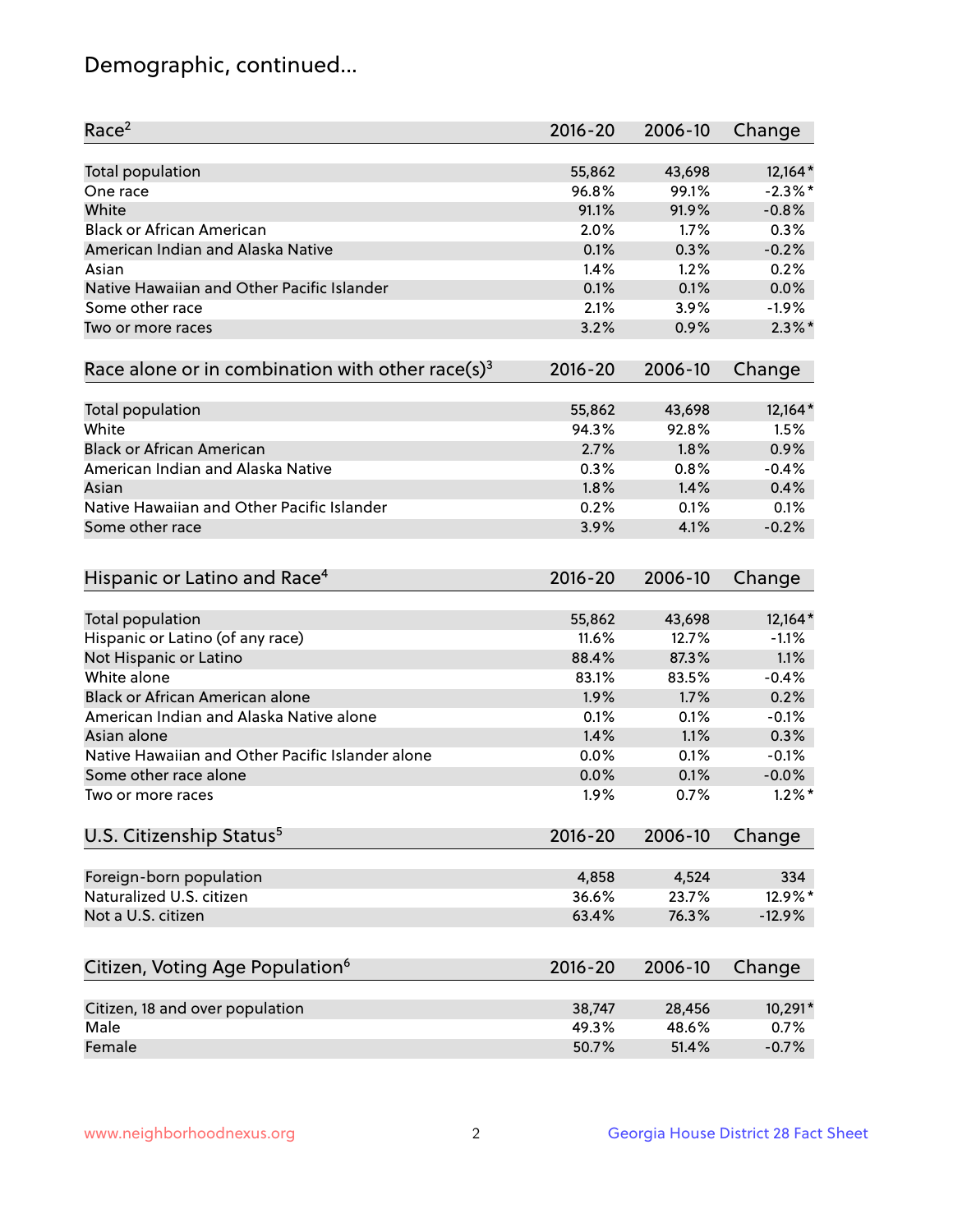#### Economic

| Income <sup>7</sup>                                 | 2016-20 | 2006-10 | Change     |
|-----------------------------------------------------|---------|---------|------------|
|                                                     |         |         |            |
| All households                                      | 19,144  | 15,201  | $3,943*$   |
| Less than \$10,000                                  | 3.2%    | 3.6%    | $-0.4%$    |
| \$10,000 to \$14,999                                | 1.2%    | 2.8%    | $-1.6%$    |
| \$15,000 to \$24,999                                | 6.6%    | 8.0%    | $-1.4%$    |
| \$25,000 to \$34,999                                | 6.1%    | 7.2%    | $-1.1%$    |
| \$35,000 to \$49,999                                | 11.2%   | 15.5%   | $-4.2%$ *  |
| \$50,000 to \$74,999                                | 15.3%   | 19.2%   | $-3.9\%$ * |
| \$75,000 to \$99,999                                | 13.8%   | 15.9%   | $-2.0%$    |
| \$100,000 to \$149,999                              | 21.2%   | 16.7%   | 4.4%*      |
| \$150,000 to \$199,999                              | 9.8%    | 6.0%    | $3.8\%$ *  |
| \$200,000 or more                                   | 11.5%   | 5.1%    | $6.4\%$ *  |
| Median household income (dollars)                   | 86,405  | 65,864  | 20,541*    |
| Mean household income (dollars)                     | 106,036 | 83,582  | 22,454*    |
| With earnings                                       | 82.5%   | 84.8%   | $-2.3%$    |
| Mean earnings (dollars)                             | 107,392 | 83,227  | 24,165*    |
| <b>With Social Security</b>                         | 28.5%   | 24.4%   | 4.0%*      |
| Mean Social Security income (dollars)               | 22,560  | 17,483  | $5,077*$   |
| With retirement income                              | 19.7%   | 20.0%   | $-0.3%$    |
| Mean retirement income (dollars)                    | 29,129  | 23,200  | 5,929*     |
| With Supplemental Security Income                   | 3.1%    | 1.8%    | 1.3%       |
| Mean Supplemental Security Income (dollars)         | 7,164   | 10,471  | $-3,307$   |
| With cash public assistance income                  | 1.3%    | 0.4%    | 0.9%       |
| Mean cash public assistance income (dollars)        | 2,343   | 2,250   | 93         |
| With Food Stamp/SNAP benefits in the past 12 months | 5.3%    | 6.2%    | $-0.9%$    |
| Families                                            | 14,834  | 11,947  | 2,887*     |
| Less than \$10,000                                  | 1.6%    | 3.5%    | $-1.9%$    |
| \$10,000 to \$14,999                                | 0.5%    | 1.0%    | $-0.4%$    |
| \$15,000 to \$24,999                                | 4.7%    | 5.6%    | $-0.9%$    |
| \$25,000 to \$34,999                                | 5.6%    | 5.7%    | $-0.2%$    |
| \$35,000 to \$49,999                                | 9.0%    | 15.6%   | $-6.6\%$ * |
| \$50,000 to \$74,999                                | 15.1%   | 20.3%   | $-5.2\%$ * |
| \$75,000 to \$99,999                                | 15.0%   | 16.7%   | $-1.7%$    |
| \$100,000 to \$149,999                              | 23.7%   | 18.8%   | 4.9%*      |
| \$150,000 to \$199,999                              | 11.1%   | 7.4%    | $3.7\%$ *  |
| \$200,000 or more                                   | 13.7%   | 5.4%    | $8.3\%$ *  |
| Median family income (dollars)                      | 97,494  | 72,679  | 24,816*    |
| Mean family income (dollars)                        | 116,851 | 90,021  | 26,830*    |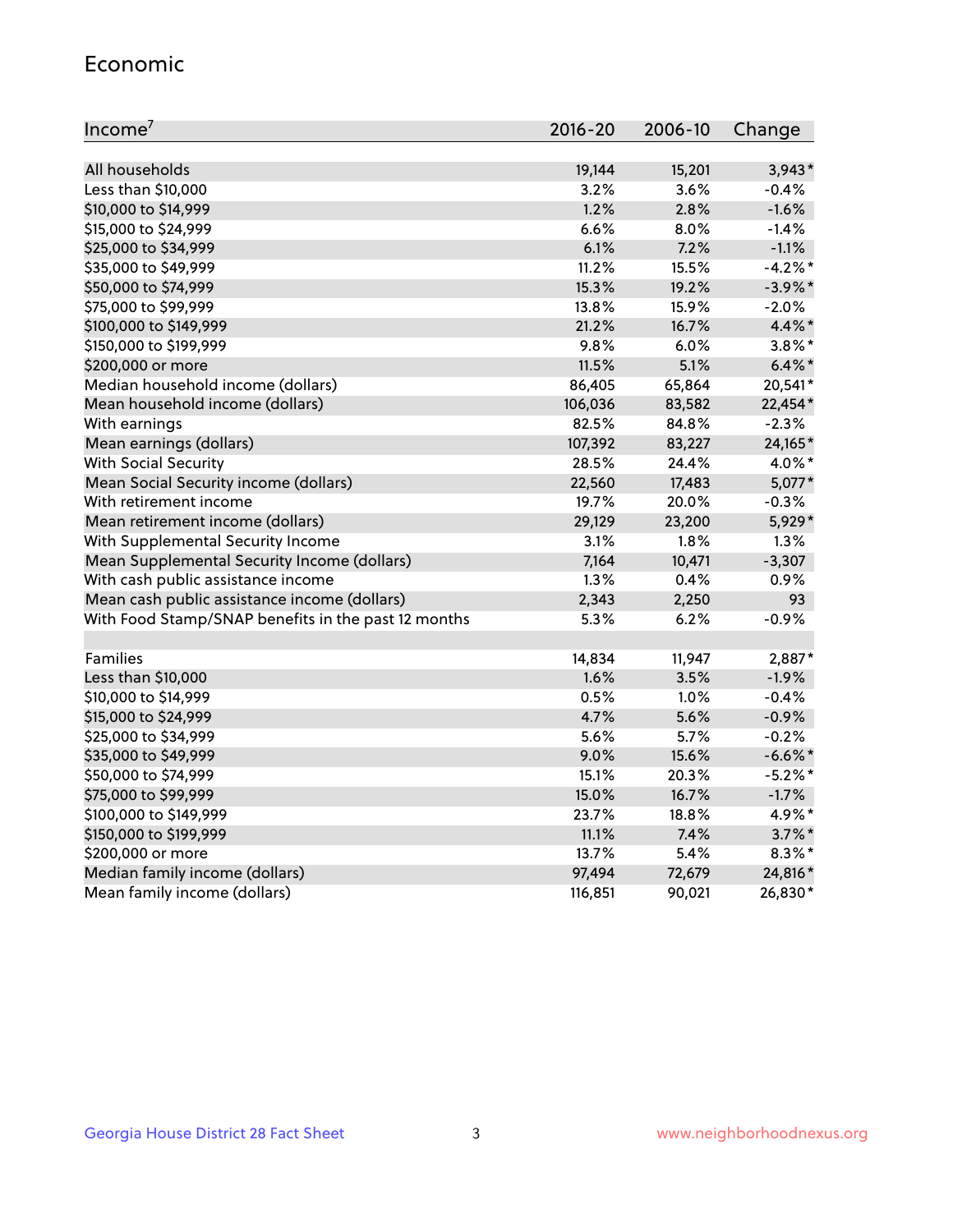## Economic, continued...

| Income, continued <sup>8</sup>                           | 2016-20 | 2006-10 | Change    |
|----------------------------------------------------------|---------|---------|-----------|
|                                                          |         |         |           |
| Nonfamily households                                     | 4,309   | 3,254   | 1,056*    |
| Median nonfamily income (dollars)                        | 46,188  | 37,676  | 8,511*    |
| Mean nonfamily income (dollars)                          | 61,468  | 56,034  | 5,434     |
|                                                          |         |         |           |
| Median earnings for workers (dollars)                    | 39,682  | 34,003  | 5,679*    |
| Median earnings for male full-time, year-round workers   | 62,868  | 52,655  | $10,213*$ |
| (dollars)                                                |         |         |           |
| Median earnings for female full-time, year-round workers | 48,133  | 40,426  | 7,707*    |
| (dollars)                                                |         |         |           |
|                                                          |         |         |           |
| Per capita income (dollars)                              | 37,475  | 29,450  | 8,025*    |
|                                                          |         |         |           |
| Families and People Below Poverty Level <sup>9</sup>     | 2016-20 | 2006-10 | Change    |
|                                                          |         |         |           |
| <b>All families</b>                                      | 5.9%    | 6.1%    | $-0.2%$   |
| With related children under 18 years                     | 8.7%    | 9.1%    | $-0.5%$   |
| With related children under 5 years only                 | 6.6%    | 6.3%    | 0.2%      |
| Married couple families                                  | 4.5%    | 4.0%    | 0.6%      |
| With related children under 18 years                     | 6.8%    | 5.3%    | 1.5%      |
| With related children under 5 years only                 | 1.0%    | 1.1%    | $-0.1%$   |
| Families with female householder, no husband present     | 13.5%   | 18.7%   | $-5.3%$   |
| With related children under 18 years                     | 15.6%   | 28.1%   | $-12.5%$  |
| With related children under 5 years only                 | 28.2%   | 44.4%   | $-16.2%$  |
|                                                          |         |         |           |
| All people                                               | 8.6%    | 8.4%    | 0.2%      |
| Under 18 years                                           | 10.3%   | 10.4%   | $-0.2%$   |
| Related children under 18 years                          | 10.2%   | 10.2%   | $-0.0%$   |
| Related children under 5 years                           | 12.0%   | 11.9%   | 0.0%      |
| Related children 5 to 17 years                           | 9.7%    | 9.6%    | 0.1%      |
| 18 years and over                                        | 8.0%    | 7.6%    | 0.4%      |
| 18 to 64 years                                           | 8.6%    | 7.8%    | 0.8%      |
| 65 years and over                                        | 5.4%    | 6.6%    | $-1.1%$   |
| People in families                                       | 6.9%    | 7.0%    | $-0.2%$   |
| Unrelated individuals 15 years and over                  | 21.3%   | 18.8%   | 2.5%      |
|                                                          |         |         |           |
| Non-Hispanic white people                                | 6.2%    | 4.8%    | 1.3%      |
| Black or African-American people                         | 6.6%    | 15.3%   | $-8.6%$   |
| Asian people                                             | 0.0%    | 3.1%    | $-3.1%$   |
| Hispanic or Latino people                                | 25.7%   | 30.0%   | $-4.3%$   |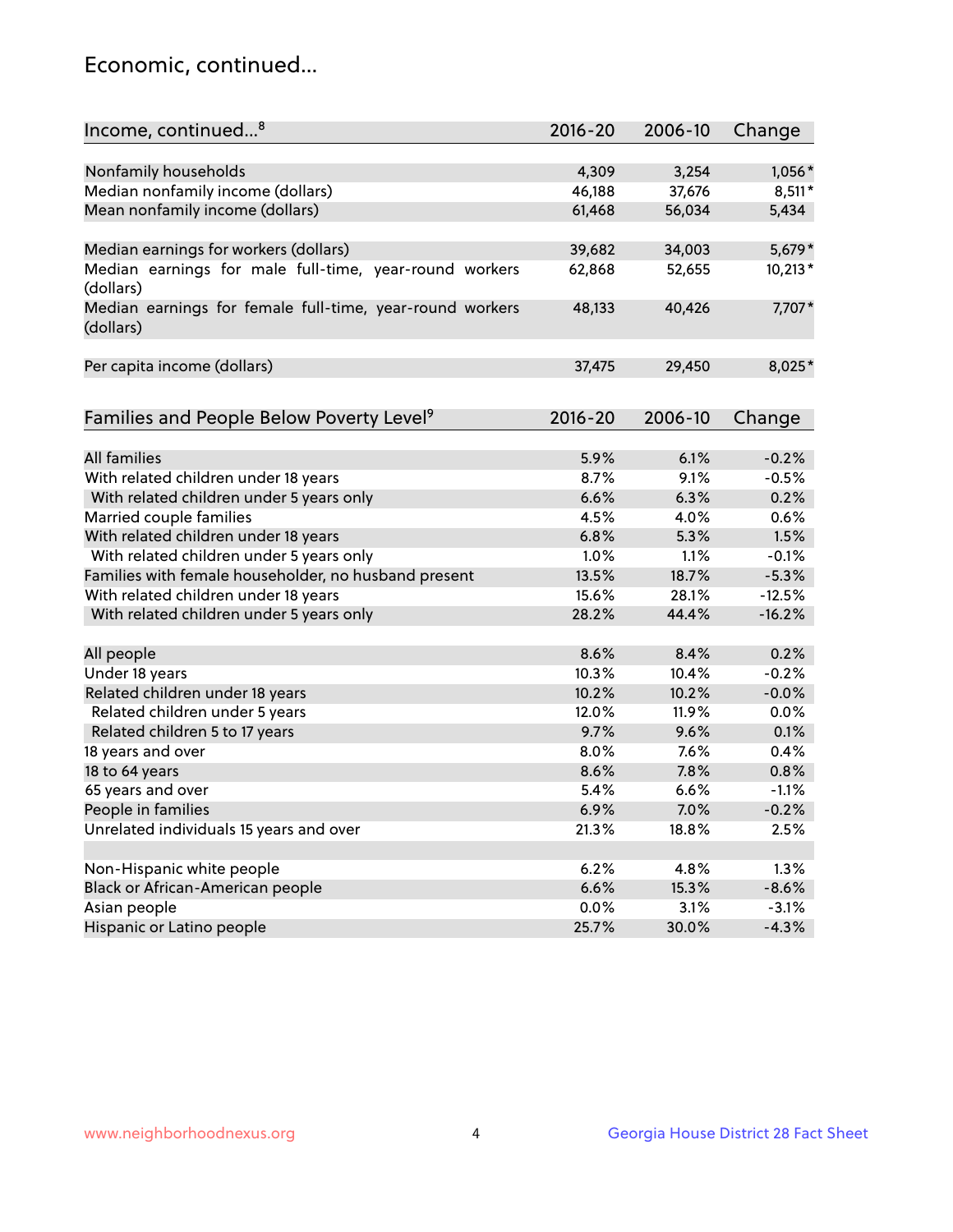## Employment

| Employment Status <sup>10</sup>                                             | $2016 - 20$ | 2006-10 | Change    |
|-----------------------------------------------------------------------------|-------------|---------|-----------|
|                                                                             |             |         |           |
| Population 16 years and over                                                | 43,232      | 32,845  | 10,387*   |
| In labor force                                                              | 68.0%       | 68.5%   | $-0.5%$   |
| Civilian labor force                                                        | 67.9%       | 68.4%   | $-0.6%$   |
| Employed                                                                    | 65.4%       | 64.7%   | 0.7%      |
| Unemployed                                                                  | 2.5%        | 3.7%    | $-1.2%$   |
| <b>Armed Forces</b>                                                         | 0.1%        | 0.0%    | 0.1%      |
| Not in labor force                                                          | 32.0%       | 31.5%   | 0.5%      |
| Civilian labor force                                                        | 29,340      | 22,475  | 6,866*    |
| <b>Unemployment Rate</b>                                                    | 3.7%        | 5.4%    | $-1.7%$   |
|                                                                             |             |         |           |
| Females 16 years and over                                                   | 21,586      | 16,550  | 5,036*    |
| In labor force                                                              | 58.9%       | 60.7%   | $-1.8%$   |
| Civilian labor force                                                        | 58.9%       | 60.7%   | $-1.8%$   |
| Employed                                                                    | 56.4%       | 56.9%   | $-0.5%$   |
|                                                                             |             |         |           |
| Own children of the householder under 6 years                               | 3,607       | 3,965   | $-358$    |
| All parents in family in labor force                                        | 63.6%       | 63.7%   | $-0.1%$   |
|                                                                             |             |         |           |
| Own children of the householder 6 to 17 years                               | 10,116      | 7,729   | 2,388*    |
| All parents in family in labor force                                        | 67.2%       | 68.5%   | $-1.3%$   |
|                                                                             |             |         |           |
| Industry <sup>11</sup>                                                      | $2016 - 20$ | 2006-10 | Change    |
|                                                                             |             |         |           |
| Civilian employed population 16 years and over                              | 28,254      | 21,250  | 7,004*    |
| Agriculture, forestry, fishing and hunting, and mining                      | 0.7%        | 0.4%    | 0.3%      |
| Construction                                                                | 8.5%        | 9.6%    | $-1.1%$   |
| Manufacturing                                                               | 11.8%       | 11.8%   | $-0.0%$   |
| Wholesale trade                                                             | 3.1%        | 4.7%    | $-1.6%$   |
| Retail trade                                                                | 12.8%       | 12.3%   | 0.5%      |
| Transportation and warehousing, and utilities                               | 4.1%        | 5.0%    | $-0.9%$   |
| Information                                                                 | 2.6%        | 3.6%    | $-1.0%$   |
| Finance and insurance, and real estate and rental and leasing               | 7.4%        | 8.6%    | $-1.2%$   |
| Professional, scientific, and management, and administrative                | 12.7%       | 12.6%   | 0.1%      |
| and waste management services                                               |             |         |           |
| Educational services, and health care and social assistance                 | 19.5%       | 15.6%   | $3.9\%$ * |
| Arts, entertainment, and recreation, and accommodation and<br>food services | 8.2%        | 7.1%    | 1.1%      |
| Other services, except public administration                                | 5.8%        | 5.7%    | 0.1%      |
| Public administration                                                       | 2.8%        | 3.1%    | $-0.2%$   |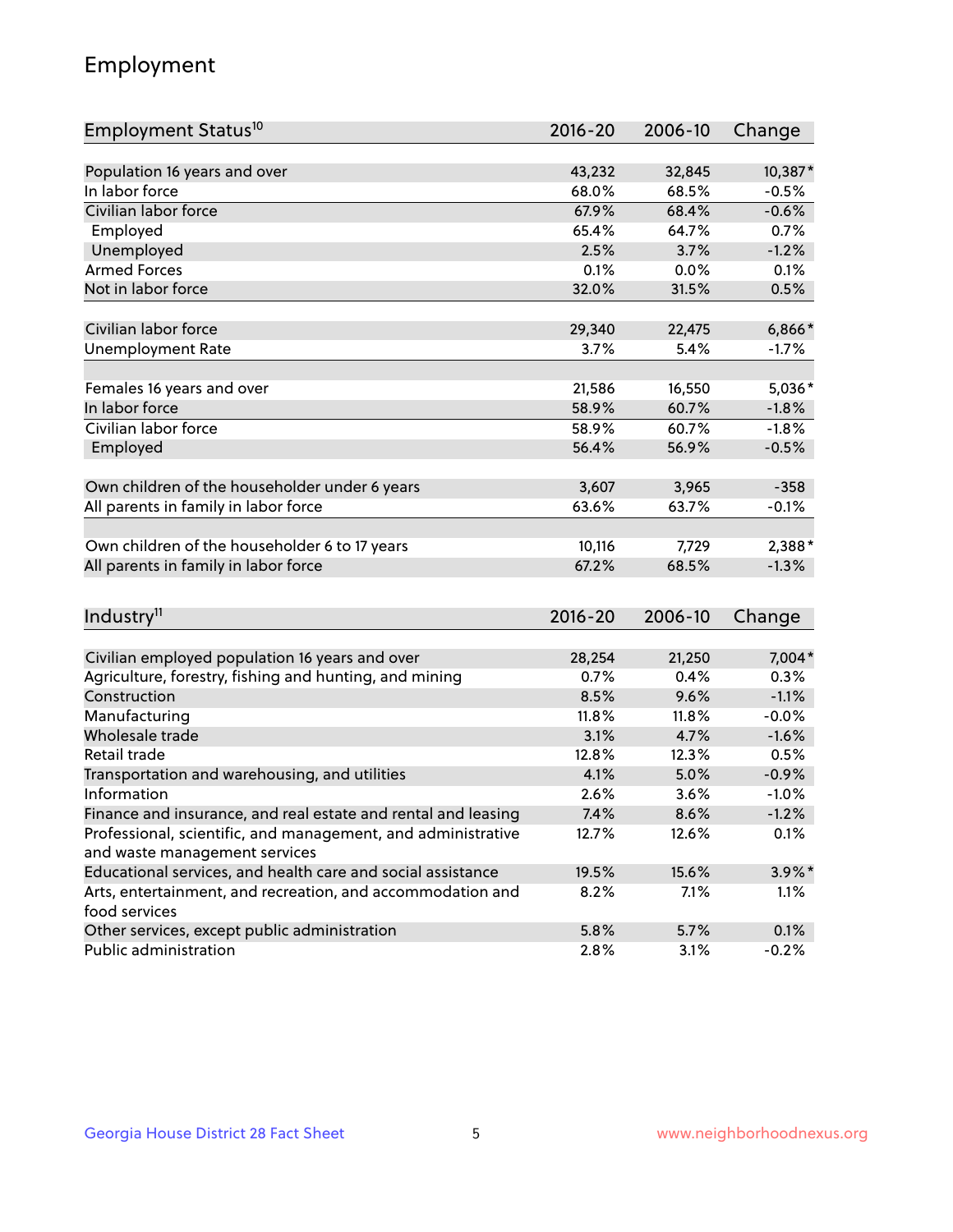## Employment, continued...

| Occupation <sup>12</sup>                                     | $2016 - 20$ | 2006-10 | Change     |
|--------------------------------------------------------------|-------------|---------|------------|
| Civilian employed population 16 years and over               | 28,254      | 21,250  | 7,004*     |
| Management, business, science, and arts occupations          | 41.1%       | 34.7%   | $6.5%$ *   |
| Service occupations                                          | 13.9%       | 15.7%   | $-1.9%$    |
| Sales and office occupations                                 | 23.2%       | 26.5%   | $-3.3\%$ * |
| Natural<br>and<br>resources,<br>construction,<br>maintenance | 10.2%       | 10.9%   | $-0.7%$    |
| occupations                                                  |             |         |            |
| Production, transportation, and material moving occupations  | 11.6%       | 12.2%   | $-0.6%$    |
| Class of Worker <sup>13</sup>                                | $2016 - 20$ | 2006-10 | Change     |
| Civilian employed population 16 years and over               | 28,254      | 21,250  | 7,004*     |
| Private wage and salary workers                              | 80.4%       | 80.6%   | $-0.1%$    |
|                                                              |             | 12.3%   | $-0.6%$    |
| Government workers                                           | 11.6%       |         |            |
| Self-employed in own not incorporated business workers       | 7.9%        | 7.1%    | 0.8%       |
| Unpaid family workers                                        | 0.1%        | 0.1%    | $-0.0%$    |
| Job Flows <sup>14</sup>                                      | 2019        | 2010    | Change     |
|                                                              |             |         |            |
| Total Jobs in district                                       | 11,559      | 9,078   | 2,481      |
| Held by residents of district                                | 20.8%       | 18.0%   | 2.9%       |
| Held by non-residents of district                            | 79.2%       | 82.0%   | $-2.9%$    |
| Jobs by Industry Sector <sup>15</sup>                        | 2019        | 2010    | Change     |
| Total Jobs in district                                       | 11,559      | 9,078   | 2,481      |
|                                                              |             |         |            |
| Goods Producing sectors                                      | 13.9%       | 12.8%   | 1.1%       |
| Trade, Transportation, and Utilities sectors                 | 15.0%       | 11.4%   | 3.6%       |
| All Other Services sectors                                   | 71.1%       | 75.8%   | $-4.6%$    |
| Total Jobs in district held by district residents            | 2,410       | 1,633   | 777        |
| <b>Goods Producing sectors</b>                               | 13.6%       | 10.8%   | 2.8%       |
| Trade, Transportation, and Utilities sectors                 | 10.1%       | 8.5%    | 1.7%       |
| All Other Services sectors                                   | 76.3%       | 80.8%   | $-4.5%$    |
|                                                              |             |         |            |
| Jobs by Earnings <sup>16</sup>                               | 2019        | 2010    | Change     |
|                                                              |             |         |            |
| Total Jobs in district                                       | 11,559      | 9,078   | 2,481      |
| Jobs with earnings \$1250/month or less                      | 23.2%       | 25.7%   | $-2.5%$    |
| Jobs with earnings \$1251/month to \$3333/month              | 31.5%       | 35.9%   | $-4.3%$    |
| Jobs with earnings greater than \$3333/month                 | 45.3%       | 38.4%   | 6.9%       |
| Total Jobs in district held by district residents            | 2,410       | 1,633   | 777        |
| Jobs with earnings \$1250/month or less                      | 24.5%       | 26.2%   | $-1.7%$    |
| Jobs with earnings \$1251/month to \$3333/month              | 32.4%       | 36.6%   | $-4.2%$    |
| Jobs with earnings greater than \$3333/month                 | 43.1%       | 37.2%   | 5.9%       |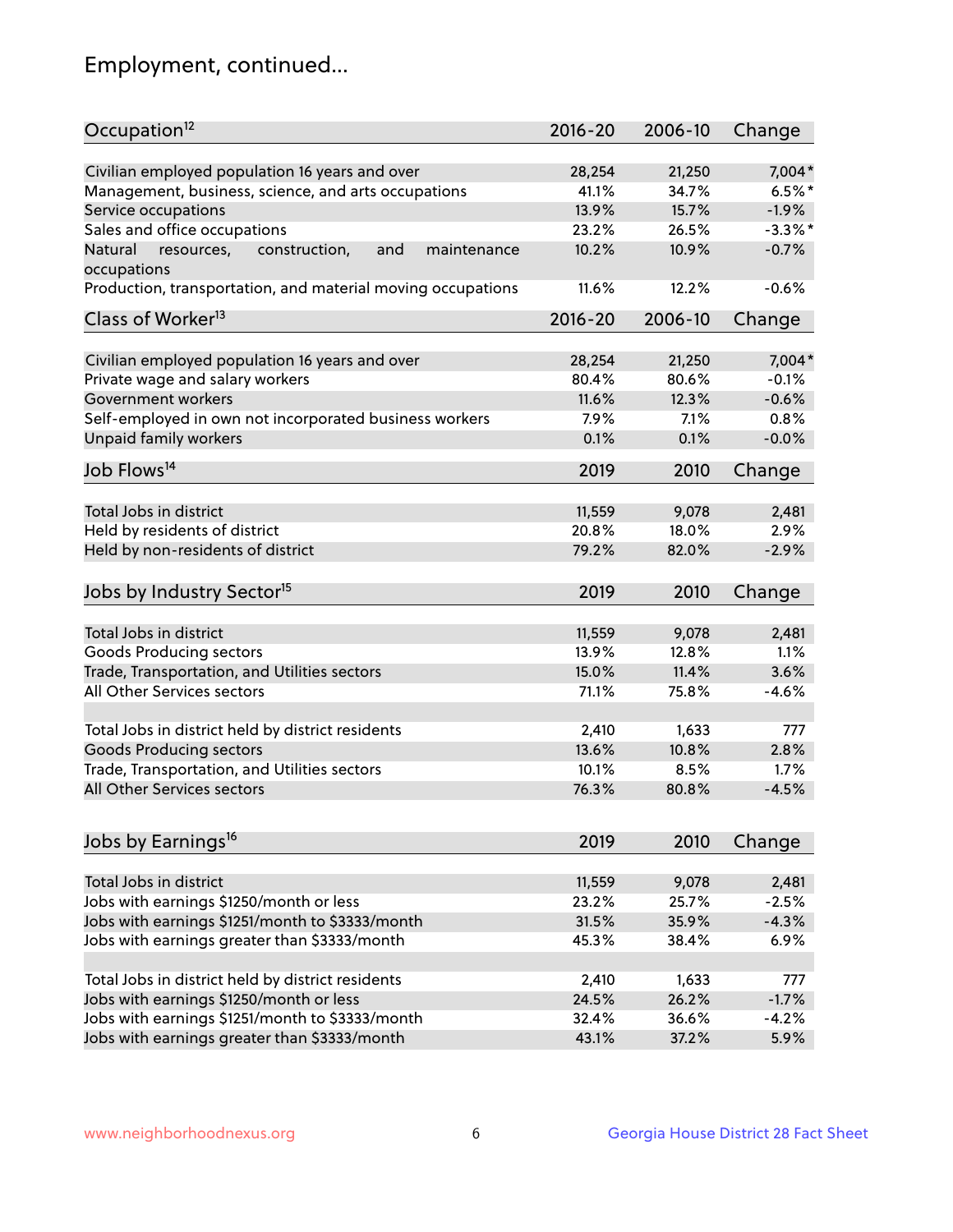## Employment, continued...

| Jobs by Age of Worker <sup>17</sup>               | 2019   | 2010  | Change   |
|---------------------------------------------------|--------|-------|----------|
|                                                   |        |       |          |
| Total Jobs in district                            | 11,559 | 9,078 | 2,481    |
| Jobs with workers age 29 or younger               | 19.8%  | 18.1% | 1.7%     |
| Jobs with workers age 30 to 54                    | 56.2%  | 63.6% | $-7.4%$  |
| Jobs with workers age 55 or older                 | 24.0%  | 18.2% | 5.7%     |
|                                                   |        |       |          |
| Total Jobs in district held by district residents | 2,410  | 1,633 | 777      |
| Jobs with workers age 29 or younger               | 17.2%  | 14.7% | 2.5%     |
| Jobs with workers age 30 to 54                    | 53.7%  | 65.4% | $-11.7%$ |
| Jobs with workers age 55 or older                 | 29.1%  | 19.9% | 9.2%     |
|                                                   |        |       |          |

#### Education

| School Enrollment <sup>18</sup>                | $2016 - 20$ | 2006-10 | Change     |
|------------------------------------------------|-------------|---------|------------|
|                                                |             |         |            |
| Population 3 years and over enrolled in school | 14,730      | 11,206  | $3,524*$   |
| Nursery school, preschool                      | 6.2%        | 9.1%    | $-2.9%$    |
| Kindergarten                                   | 3.9%        | 5.9%    | $-2.0%$    |
| Elementary school (grades 1-8)                 | 47.1%       | 49.4%   | $-2.3%$    |
| High school (grades 9-12)                      | 23.2%       | 19.6%   | 3.6%       |
| College or graduate school                     | 19.6%       | 16.0%   | 3.6%       |
| Educational Attainment <sup>19</sup>           | $2016 - 20$ | 2006-10 | Change     |
|                                                |             |         |            |
| Population 25 years and over                   | 36,542      | 28,365  | $8,177*$   |
| Less than 9th grade                            | 4.0%        | 6.2%    | $-2.2%$    |
| 9th to 12th grade, no diploma                  | 6.3%        | 8.7%    | $-2.4%$    |
| High school graduate (includes equivalency)    | 24.0%       | 30.9%   | $-6.9\%$ * |
| Some college, no degree                        | 22.0%       | 20.1%   | $1.9\%$    |
| Associate's degree                             | 7.0%        | 6.2%    | 0.8%       |
| Bachelor's degree                              | 25.7%       | 20.8%   | 4.9%*      |
| Graduate or professional degree                | 11.0%       | $7.0\%$ | 4.0%       |
|                                                |             |         |            |
| Percent high school graduate or higher         | 89.7%       | 85.1%   | 4.6%       |
| Percent bachelor's degree or higher            | 36.7%       | 27.8%   | 8.9%*      |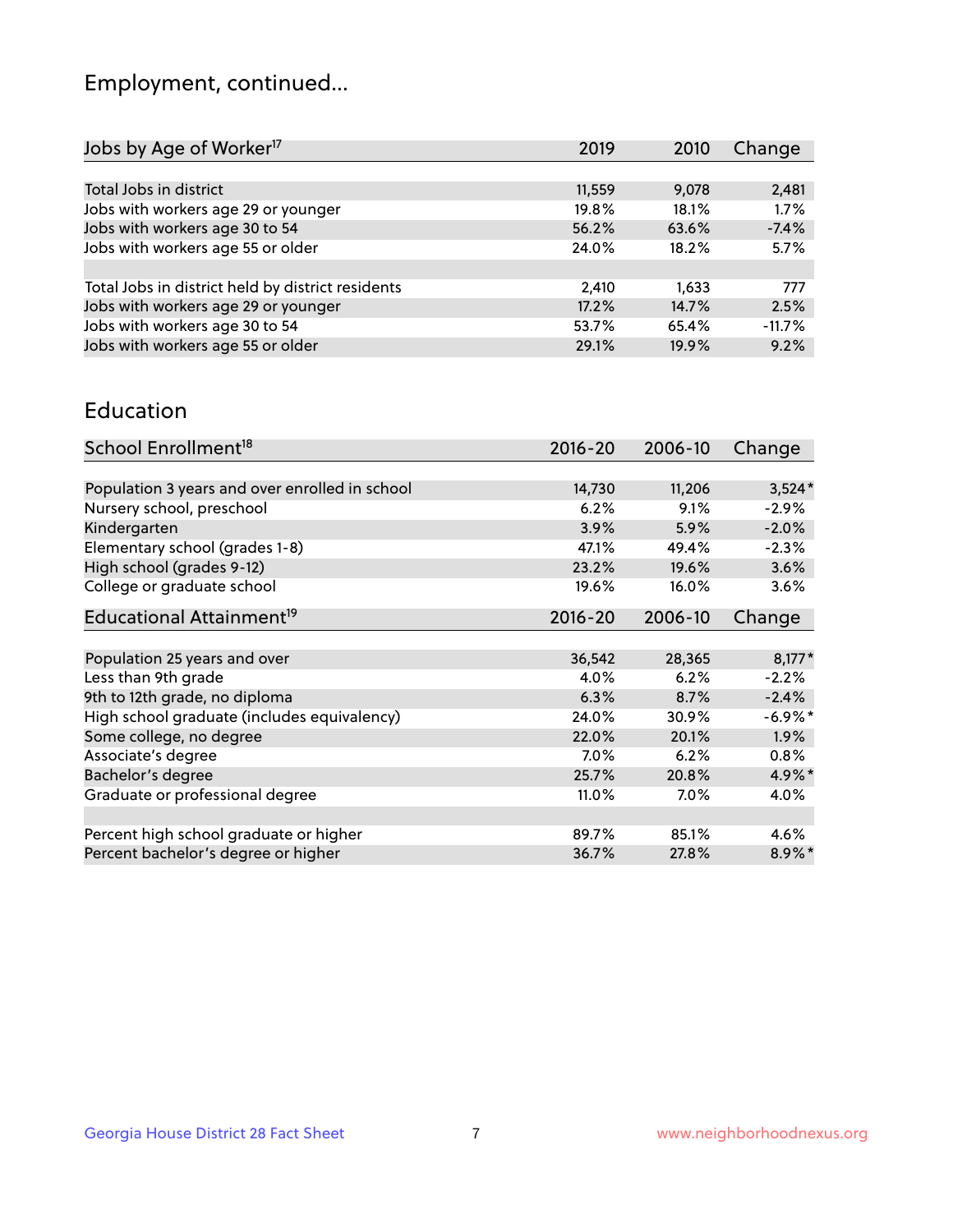## Housing

| Households by Type <sup>20</sup>                     | 2016-20     | 2006-10 | Change    |
|------------------------------------------------------|-------------|---------|-----------|
|                                                      |             |         |           |
| <b>Total households</b>                              | 19,144      | 15,201  | $3,943*$  |
| Family households (families)                         | 77.5%       | 78.6%   | $-1.1%$   |
| With own children under 18 years                     | 36.1%       | 38.9%   | $-2.8%$   |
| Married-couple family                                | 64.5%       | 65.4%   | $-0.9%$   |
| With own children of the householder under 18 years  | 28.9%       | 32.4%   | $-3.5%$ * |
| Male householder, no wife present, family            | 4.9%        | 4.0%    | 0.9%      |
| With own children of the householder under 18 years  | 3.4%        | 2.1%    | 1.3%      |
| Female householder, no husband present, family       | 8.1%        | 9.2%    | $-1.1%$   |
| With own children of the householder under 18 years  | 3.7%        | 4.4%    | $-0.7%$   |
| Nonfamily households                                 | 22.5%       | 21.4%   | 1.1%      |
| Householder living alone                             | 18.4%       | 17.5%   | 0.9%      |
| 65 years and over                                    | 7.8%        | 6.4%    | 1.4%      |
|                                                      |             |         |           |
| Households with one or more people under 18 years    | 38.9%       | 41.5%   | $-2.6%$   |
| Households with one or more people 65 years and over | 28.1%       | 21.4%   | $6.7\%$ * |
|                                                      |             |         |           |
| Average household size                               | 2.91        | 2.87    | 0.05      |
| Average family size                                  | 3.31        | 3.23    | 0.08      |
|                                                      |             |         |           |
| Housing Occupancy <sup>21</sup>                      | 2016-20     | 2006-10 | Change    |
|                                                      |             |         |           |
| Total housing units                                  | 20,668      | 16,956  | $3,712*$  |
| Occupied housing units                               | 92.6%       | 89.7%   | $3.0\%$ * |
| Vacant housing units                                 | 7.4%        | 10.3%   | $-3.0%$   |
|                                                      |             |         |           |
| Homeowner vacancy rate                               | 1.1         | 4.6     | $-3.5*$   |
| Rental vacancy rate                                  | 4.2         | 9.7     | $-5.4$    |
|                                                      |             |         |           |
| Units in Structure <sup>22</sup>                     | $2016 - 20$ | 2006-10 |           |
|                                                      |             |         | Change    |
| Total housing units                                  | 20,668      | 16,956  | $3,712*$  |
| 1-unit, detached                                     | 85.4%       | 83.6%   | 1.8%      |
| 1-unit, attached                                     | 2.9%        | 3.3%    | $-0.3%$   |
| 2 units                                              | 0.4%        | 0.6%    | $-0.2%$   |
| 3 or 4 units                                         | 0.4%        | 0.7%    | $-0.3%$   |
| 5 to 9 units                                         | 0.8%        | 0.6%    | 0.1%      |
| 10 to 19 units                                       | 1.5%        | 0.7%    | 0.8%      |
| 20 or more units                                     | 1.5%        | 1.1%    | 0.4%      |
| Mobile home                                          | 7.0%        | 9.5%    | $-2.4%$   |
| Boat, RV, van, etc.                                  | 0.1%        | 0.0%    | 0.1%      |
|                                                      |             |         |           |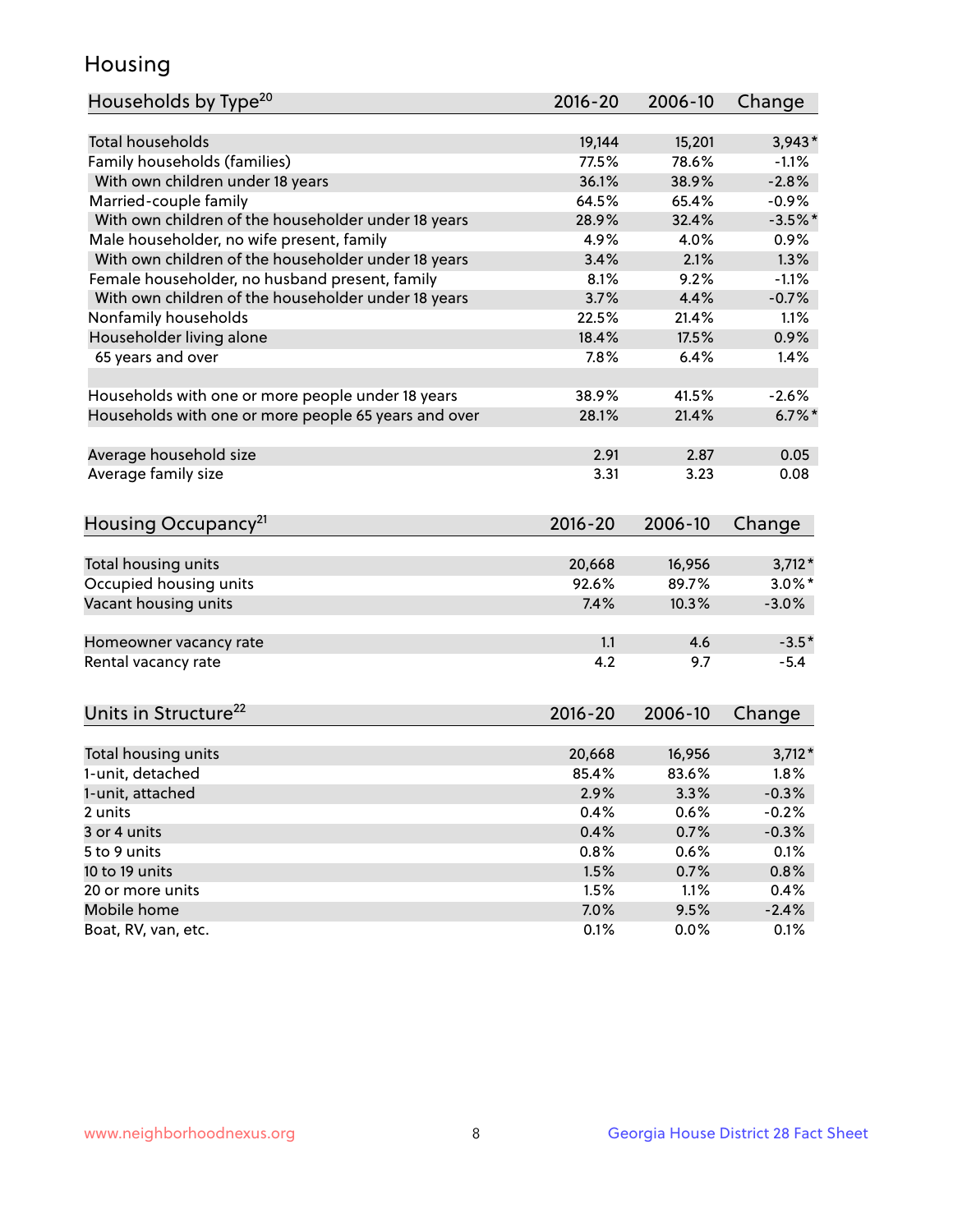## Housing, Continued...

| Year Structure Built <sup>23</sup>             | 2016-20     | 2006-10 | Change     |
|------------------------------------------------|-------------|---------|------------|
| Total housing units                            | 20,668      | 16,956  | $3,712*$   |
| Built 2014 or later                            | 9.0%        | (X)     | (X)        |
| Built 2010 to 2013                             | 5.0%        | (X)     | (X)        |
| Built 2000 to 2009                             | 33.5%       | 36.3%   | $-2.8%$    |
| Built 1990 to 1999                             | 23.5%       | 28.5%   | $-5.0\%$ * |
| Built 1980 to 1989                             | 12.1%       | 13.8%   | $-1.7%$    |
| Built 1970 to 1979                             | 7.6%        | 11.0%   | $-3.4\%$ * |
| Built 1960 to 1969                             | 3.5%        | 4.5%    | $-1.0%$    |
| Built 1950 to 1959                             | 2.5%        | 2.6%    | $-0.1%$    |
| Built 1940 to 1949                             | 0.8%        | 2.1%    | $-1.3%$    |
| Built 1939 or earlier                          | 2.5%        | 1.3%    | 1.2%       |
| Housing Tenure <sup>24</sup>                   | $2016 - 20$ | 2006-10 | Change     |
|                                                |             |         |            |
| Occupied housing units                         | 19,144      | 15,201  | $3,943*$   |
| Owner-occupied                                 | 80.5%       | 83.9%   | $-3.3\%$ * |
| Renter-occupied                                | 19.5%       | 16.1%   | 3.3%       |
| Average household size of owner-occupied unit  | 2.92        | 2.82    | 0.09       |
| Average household size of renter-occupied unit | 2.89        | 3.09    | $-0.20$    |
| Residence 1 Year Ago <sup>25</sup>             | $2016 - 20$ | 2006-10 | Change     |
| Population 1 year and over                     | 55,316      | 43,395  | 11,920*    |
| Same house                                     | 86.1%       | 87.3%   | $-1.2%$    |
| Different house in the U.S.                    | 13.6%       | 12.3%   | 1.3%       |
| Same county                                    | 5.0%        | 6.4%    | $-1.4%$    |
| Different county                               | 8.6%        | 5.9%    | $2.7\%$ *  |
| Same state                                     | 6.2%        | 4.5%    | 1.7%       |
| Different state                                | 2.4%        | 1.4%    | 1.0%       |
| Abroad                                         | 0.3%        | 0.4%    | $-0.1%$    |
| Value of Housing Unit <sup>26</sup>            | $2016 - 20$ | 2006-10 | Change     |
|                                                |             |         |            |
| Owner-occupied units                           | 15,420      | 12,750  | $2,670*$   |
| Less than \$50,000                             | 3.2%        | 4.0%    | $-0.8%$    |
| \$50,000 to \$99,999                           | 3.4%        | 4.8%    | $-1.4%$    |
| \$100,000 to \$149,999                         | 6.8%        | 12.5%   | $-5.7%$ *  |
| \$150,000 to \$199,999                         | 13.6%       | 22.6%   | $-9.0\%$ * |
| \$200,000 to \$299,999                         | 30.2%       | 25.3%   | 4.9%*      |
| \$300,000 to \$499,999                         | 29.2%       | 20.8%   | $8.4\% *$  |
| \$500,000 to \$999,999                         | 12.5%       | 7.8%    | $4.7\%$ *  |
| \$1,000,000 or more                            | 1.1%        | 2.2%    | $-1.0%$    |
| Median (dollars)                               | 276,037     | 219,453 | 56,584*    |
| Mortgage Status <sup>27</sup>                  | $2016 - 20$ | 2006-10 | Change     |
| Owner-occupied units                           | 15,420      | 12,750  | $2,670*$   |
| Housing units with a mortgage                  | 71.1%       | 75.0%   | $-3.9\%$ * |
| Housing units without a mortgage               | 28.9%       | 25.0%   | $3.9\%$ *  |
|                                                |             |         |            |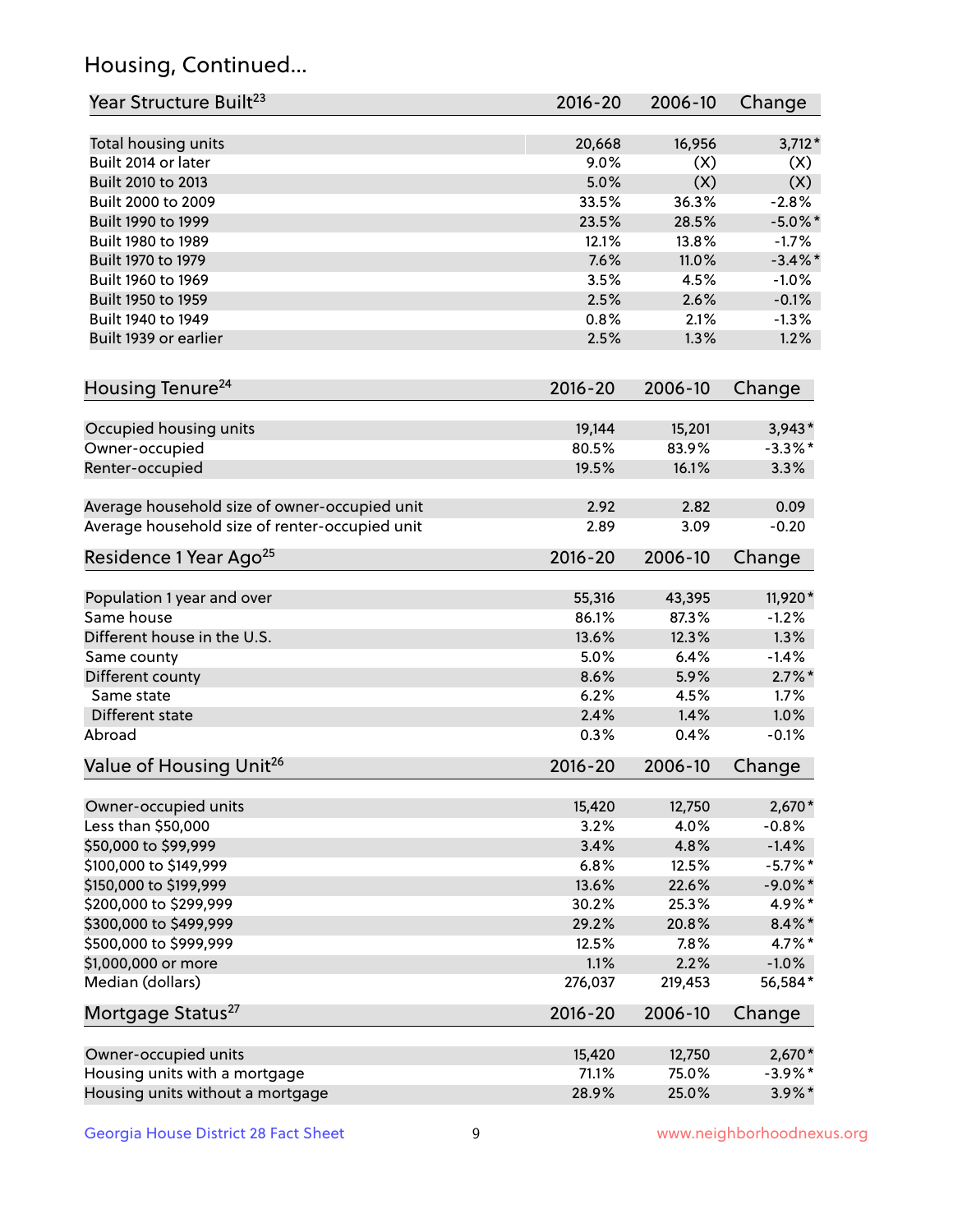## Housing, Continued...

| Selected Monthly Owner Costs <sup>28</sup>                                            | 2016-20     | 2006-10 | Change     |
|---------------------------------------------------------------------------------------|-------------|---------|------------|
| Housing units with a mortgage                                                         | 10,966      | 9,562   | $1,404*$   |
| Less than \$300                                                                       | 0.2%        | 0.2%    | $-0.0%$    |
| \$300 to \$499                                                                        | 0.7%        | 1.0%    | $-0.3%$    |
| \$500 to \$999                                                                        | 10.9%       | 12.4%   | $-1.5%$    |
| \$1,000 to \$1,499                                                                    | 26.1%       | 33.2%   | $-7.1\%$ * |
| \$1,500 to \$1,999                                                                    | 26.3%       | 23.2%   | 3.1%       |
| \$2,000 to \$2,999                                                                    | 29.0%       | 23.4%   | $5.6\%$ *  |
| \$3,000 or more                                                                       | 6.9%        | 6.7%    | 0.2%       |
| Median (dollars)                                                                      | 1,731       | 1,571   | $161*$     |
| Housing units without a mortgage                                                      | 4,453       | 3,187   | $1,266*$   |
| Less than \$150                                                                       | 3.0%        | 2.5%    | 0.4%       |
| \$150 to \$249                                                                        | 10.7%       | 20.2%   | $-9.5%$    |
| \$250 to \$349                                                                        | 20.0%       | 27.0%   | $-7.0%$    |
| \$350 to \$499                                                                        | 28.8%       | 26.5%   | 2.3%       |
| \$500 to \$699                                                                        | 22.4%       | 14.6%   | 7.8%       |
| \$700 or more                                                                         | 15.0%       | 9.1%    | 5.9%       |
| Median (dollars)                                                                      | 432         | 351     | $82*$      |
| Selected Monthly Owner Costs as a Percentage of<br>Household Income <sup>29</sup>     | $2016 - 20$ | 2006-10 | Change     |
| Housing units with a mortgage (excluding units where<br>SMOCAPI cannot be computed)   | 10,934      | 9,531   | $1,403*$   |
| Less than 20.0 percent                                                                | 53.8%       | 39.0%   | 14.8%*     |
| 20.0 to 24.9 percent                                                                  | 14.2%       | 16.6%   | $-2.4%$    |
| 25.0 to 29.9 percent                                                                  | 8.9%        | 14.3%   | $-5.4\%$ * |
| 30.0 to 34.9 percent                                                                  | 6.1%        | 7.3%    | $-1.2%$    |
| 35.0 percent or more                                                                  | 17.0%       | 22.8%   | $-5.8\%$ * |
| Not computed                                                                          | 33          | 31      | 2          |
| Housing unit without a mortgage (excluding units where<br>SMOCAPI cannot be computed) | 4,375       | 3,165   | 1,210      |
| Less than 10.0 percent                                                                | 57.8%       | 45.5%   | 12.4%      |
| 10.0 to 14.9 percent                                                                  | 17.9%       | 22.5%   | $-4.5%$    |
| 15.0 to 19.9 percent                                                                  | 9.4%        | 9.8%    | $-0.4%$    |
| 20.0 to 24.9 percent                                                                  | 3.3%        | 4.6%    | $-1.3%$    |
| 25.0 to 29.9 percent                                                                  | 4.4%        | 7.1%    | $-2.6%$    |
| 30.0 to 34.9 percent                                                                  | 1.1%        | 2.0%    | $-0.9%$    |
| 35.0 percent or more                                                                  | 5.9%        | 8.6%    | $-2.6%$    |
| Not computed                                                                          | 78          | 22      | 56         |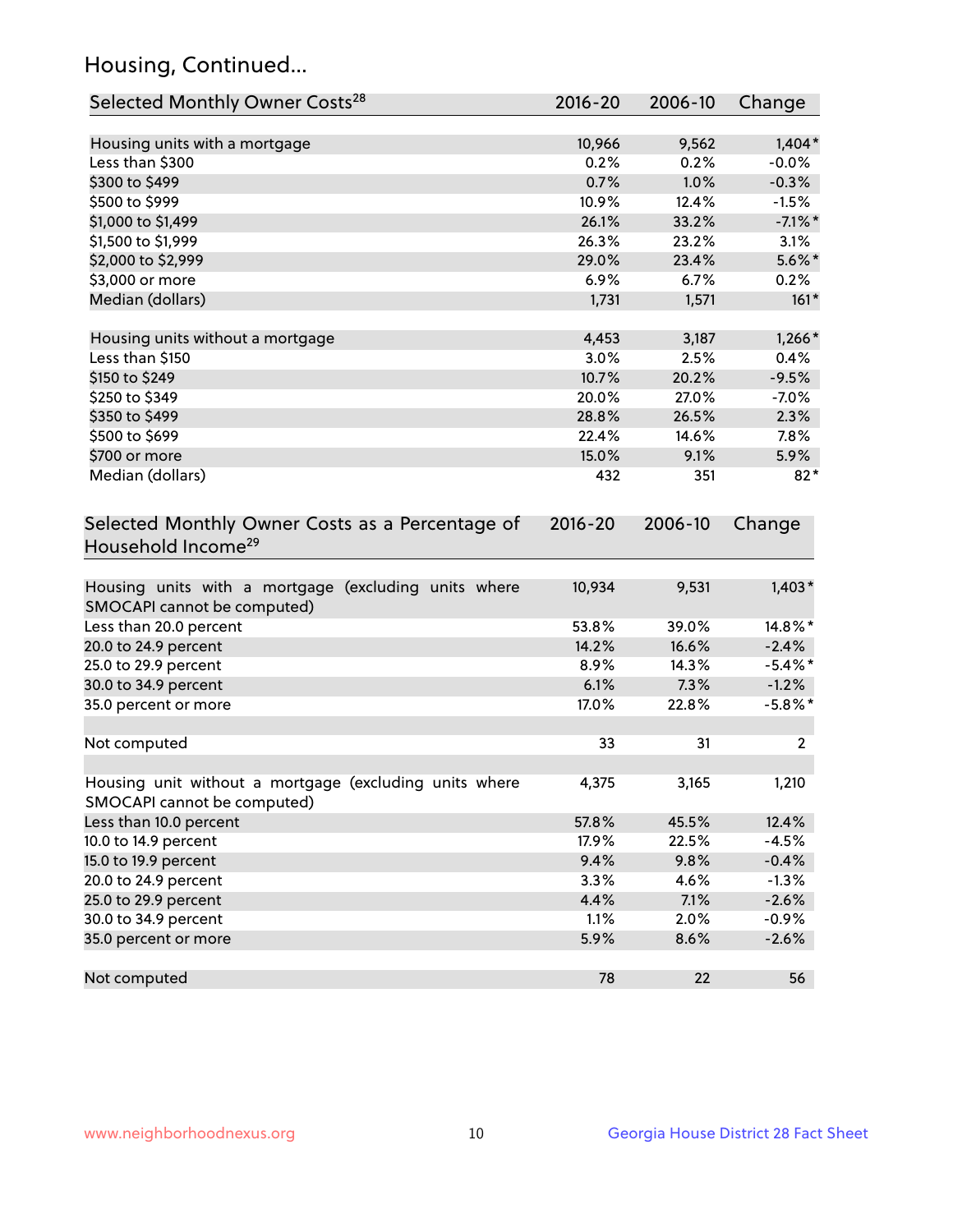## Housing, Continued...

| Gross Rent <sup>30</sup>   | 2016-20 | 2006-10 | Change   |
|----------------------------|---------|---------|----------|
|                            |         |         |          |
| Occupied units paying rent | 3,409   | 2,208   | $1,201*$ |
| Less than \$200            | 0.0%    | $0.0\%$ | 0.0%     |
| \$200 to \$499             | 2.4%    | 6.4%    | $-4.0%$  |
| \$500 to \$749             | 15.8%   | 17.3%   | $-1.5%$  |
| \$750 to \$999             | 17.0%   | 32.4%   | $-15.4%$ |
| \$1,000 to \$1,499         | 37.2%   | 35.3%   | 1.9%     |
| \$1,500 to \$1,999         | 18.8%   | 6.6%    | 12.3%    |
| \$2,000 or more            | 8.9%    | 2.1%    | 6.8%     |
| Median (dollars)           | 1,223   | 1,153   | 70       |
|                            |         |         |          |
| No rent paid               | 315     | 244     | 71       |

| Gross Rent as a Percentage of Household Income <sup>31</sup>                   | $2016 - 20$ | 2006-10 | Change  |
|--------------------------------------------------------------------------------|-------------|---------|---------|
|                                                                                |             |         |         |
| Occupied units paying rent (excluding units where GRAPI<br>cannot be computed) | 3,385       | 2,196   | 1,189   |
| Less than 15.0 percent                                                         | 10.3%       | 8.7%    | 1.5%    |
| 15.0 to 19.9 percent                                                           | 26.5%       | 11.2%   | 15.3%   |
| 20.0 to 24.9 percent                                                           | 15.6%       | 15.2%   | 0.4%    |
| 25.0 to 29.9 percent                                                           | 8.0%        | 12.2%   | $-4.1%$ |
| 30.0 to 34.9 percent                                                           | 7.2%        | 16.8%   | $-9.6%$ |
| 35.0 percent or more                                                           | 32.4%       | 35.8%   | $-3.5%$ |
|                                                                                |             |         |         |
| Not computed                                                                   | 339         | 255     | 84      |

## Transportation

| Commuting to Work <sup>32</sup>           | 2016-20 | 2006-10 | Change   |
|-------------------------------------------|---------|---------|----------|
|                                           |         |         |          |
| Workers 16 years and over                 | 27,901  | 20,978  | $6,924*$ |
| Car, truck, or van - drove alone          | 77.9%   | 78.9%   | $-1.0%$  |
| Car, truck, or van - carpooled            | 7.8%    | 11.3%   | $-3.5%$  |
| Public transportation (excluding taxicab) | 0.4%    | 0.5%    | $-0.1%$  |
| Walked                                    | 0.4%    | 0.6%    | $-0.2%$  |
| Other means                               | 1.5%    | $1.6\%$ | $-0.0%$  |
| Worked at home                            | 11.9%   | 7.1%    | 4.9%*    |
|                                           |         |         |          |
| Mean travel time to work (minutes)        | 32.5    | 28.8    | 3.7      |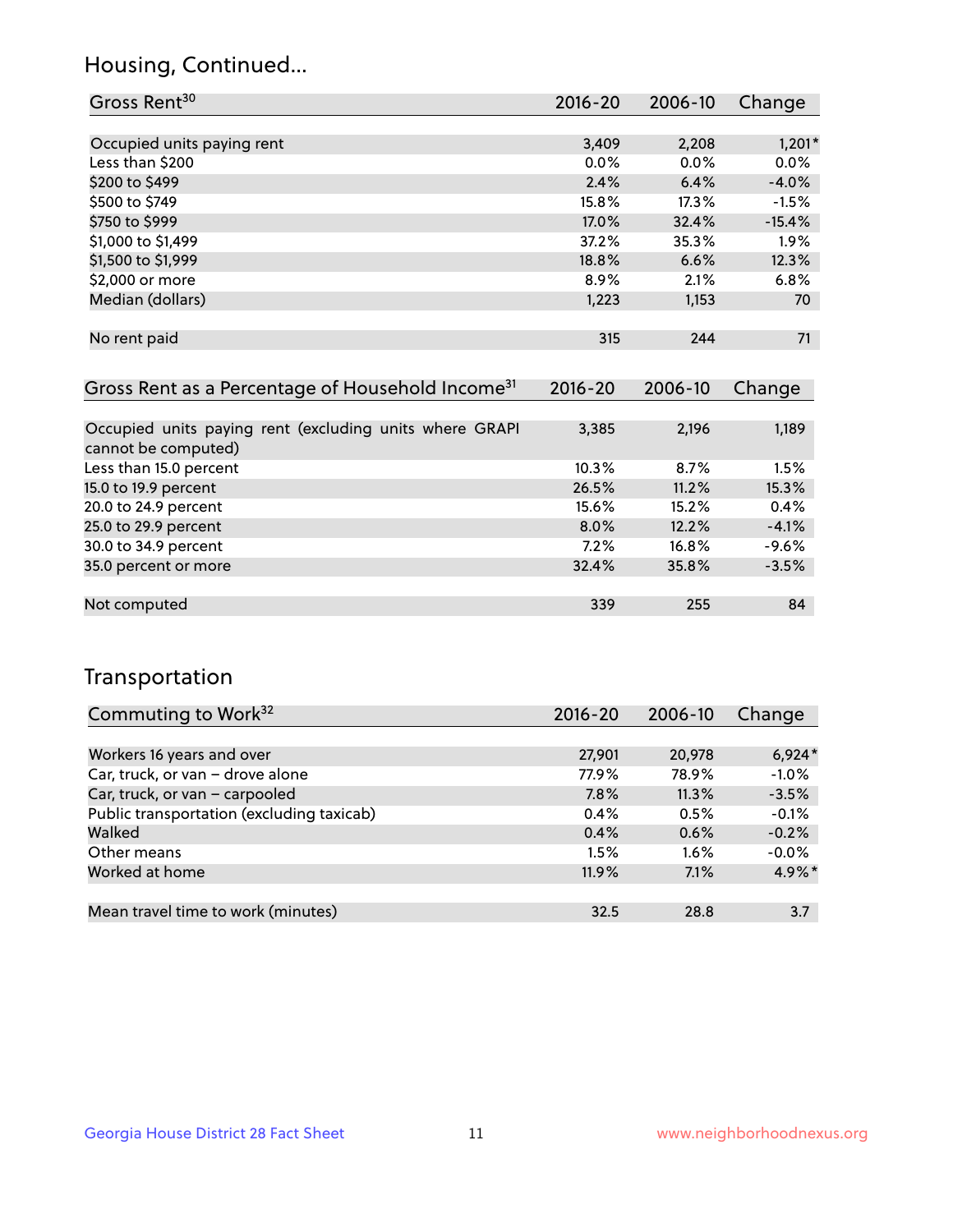## Transportation, Continued...

| Vehicles Available <sup>33</sup> | 2016-20 | 2006-10 | Change   |
|----------------------------------|---------|---------|----------|
|                                  |         |         |          |
| Occupied housing units           | 19,144  | 15,201  | $3.943*$ |
| No vehicles available            | 1.8%    | 3.0%    | $-1.2%$  |
| 1 vehicle available              | 21.0%   | 21.4%   | $-0.4%$  |
| 2 vehicles available             | 45.4%   | 48.6%   | $-3.1%$  |
| 3 or more vehicles available     | 31.7%   | 27.0%   | 4.7%     |

#### Health

| Health Insurance coverage <sup>34</sup>                 | 2016-20 |
|---------------------------------------------------------|---------|
|                                                         |         |
| Civilian Noninstitutionalized Population                | 55,754  |
| With health insurance coverage                          | 87.6%   |
| With private health insurance coverage                  | 75.4%   |
| With public health coverage                             | 22.4%   |
| No health insurance coverage                            | 12.4%   |
| Civilian Noninstitutionalized Population Under 19 years | 14,884  |
| No health insurance coverage                            | 11.5%   |
| Civilian Noninstitutionalized Population 19 to 64 years | 32,946  |
| In labor force:                                         | 26,923  |
| Employed:                                               | 25,939  |
| With health insurance coverage                          | 87.3%   |
| With private health insurance coverage                  | 85.3%   |
| With public coverage                                    | 3.0%    |
| No health insurance coverage                            | 12.7%   |
| Unemployed:                                             | 984     |
| With health insurance coverage                          | 58.2%   |
| With private health insurance coverage                  | 57.8%   |
| With public coverage                                    | 1.6%    |
| No health insurance coverage                            | 41.8%   |
| Not in labor force:                                     | 6,023   |
| With health insurance coverage                          | 75.6%   |
| With private health insurance coverage                  | 63.0%   |
| With public coverage                                    | 18.8%   |
| No health insurance coverage                            | 24.4%   |